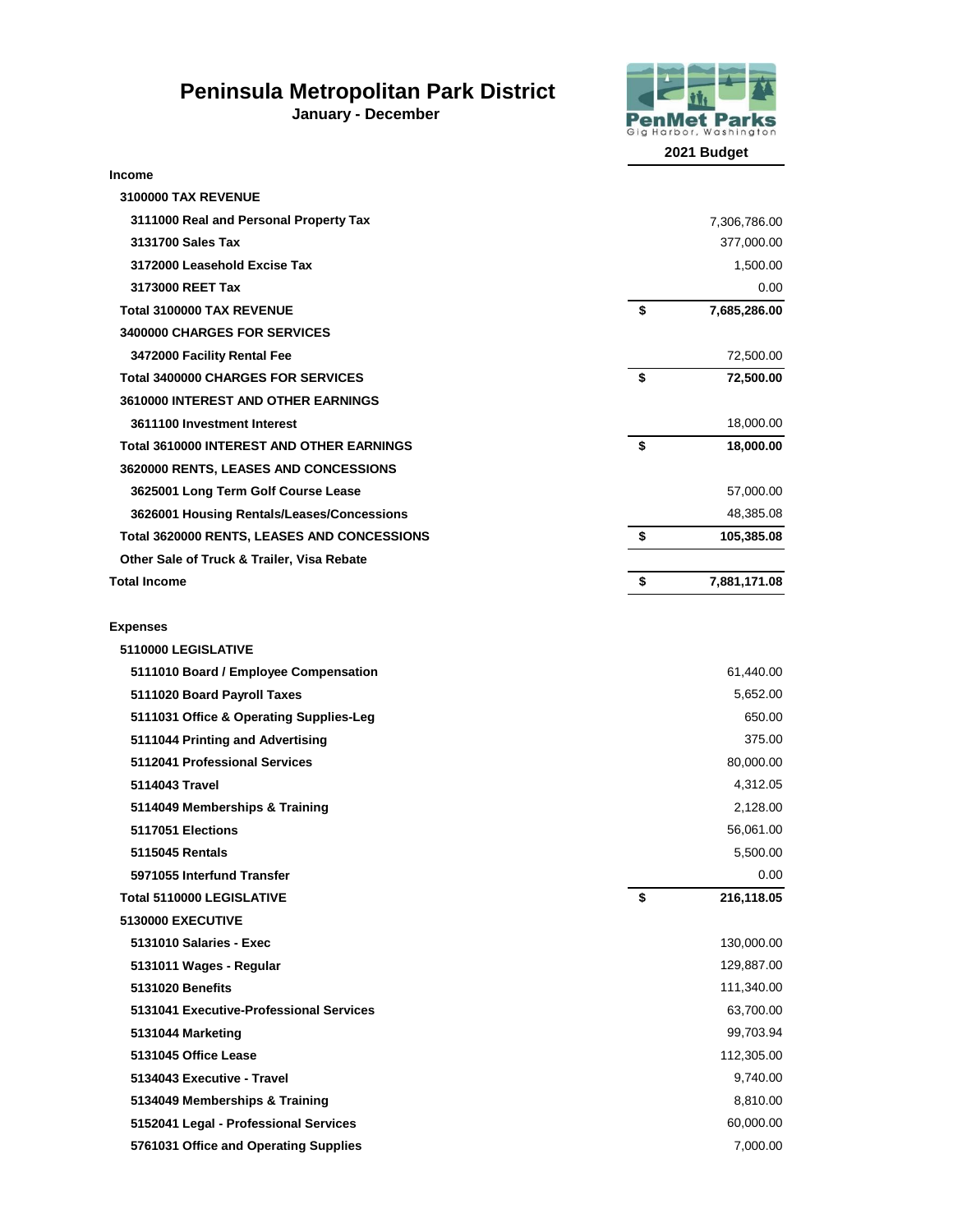| 5761035 Minor Equipment                             | 0.00               |
|-----------------------------------------------------|--------------------|
| 5761041 Prof. Serv - Computer & Security            | 37,696.00          |
| 5761043 Administration - Travel                     | 500.00             |
| 5761044 Printing/Advertising                        | 0.00               |
| 5761045 Copier Lease                                | 10,000.00          |
| 5761046 Insurance - General Liability               | 81,000.00          |
| 5761049 Miscellaneous / Events                      | 2,500.00           |
| 5768953/5893053 Sales Taxes/Leasehold Taxes         | 12,573.86          |
| 5928900 Bond Service Costs                          | 300.00             |
| 5977671 Transfer - Debt Service Fund                | 541,600.00         |
| 5982252 Intergovt Pmt - Fire Protect                | 4,275.94           |
| 6103601 Computer Hardware                           | 12,000.00          |
| 6103602 Computer Software                           | 15,000.00          |
| 6104201 Postage                                     | 1,300.00           |
| 6104202 Telephone                                   | 37,800.00          |
| 6104204 Internet                                    | 20,000.00          |
| <b>Total 5130000 EXECUTIVE</b>                      | \$<br>1,509,031.74 |
| 5140000 FINANCIAL AND RECORDS SERVICES              |                    |
| 5141011 Wages - Regular                             | 150,735.00         |
| 5141020 Personnel Benefits                          | 54,341.00          |
| 5141031 Supplies                                    | 1,149.00           |
| 5142000 Financial Services                          | 600.00             |
| 5142336 Computers                                   | 0.00               |
| 5142341 Professional Services                       | 36,584.00          |
| 5142349 Bank Charges                                | 600.00             |
| 5144043 Travel                                      | 545.00             |
| 5144049 Memberships WFOA                            | 0.00               |
| <b>Total 5140000 FINANCIAL AND RECORDS SERVICES</b> | \$<br>244,554.00   |
| 5710000 PARTICIPANT RECREATION                      |                    |
| 5711011 Wages - Administration                      | 79,146.00          |
| 5711020 Benefits - Administration                   | 41,176.00          |
| 5711043 Conferences                                 | 4,340.05           |
| 5972055 Transfer- Rec. Revolving Fund               | 150,847.64         |
| <b>Total 5710000 PARTICIPANT RECREATION</b>         | \$<br>275,509.69   |
| <b>5768000 CAPITAL</b>                              |                    |
| 5768010 Wages - Regular                             | 196,418.00         |
| 5768020 Personnel Benefits                          | 83,262.00          |
| 5768031 Supplies                                    | 5,000.00           |
| 5768035 Small Equipment                             | 1,600.00           |
| 5768041 Professional Services                       | 60,000.00          |
| 5768043 Travel                                      | 3,300.00           |
| <b>5768045 Rentals</b>                              | 5,000.00           |
| 5768049 Training                                    | 2,217.00           |
| Total 5768000 CAPITAL                               | \$<br>356,797.00   |
| 5768500 PARKS & GROUNDS MAINTENANCE                 |                    |
|                                                     |                    |
| 5768511 Wages - Regular                             | 641,063.00         |
| <b>5768520 Benefits</b>                             | 321,923.50         |
| 5768531 Operating Supplies                          | 117,660.00         |